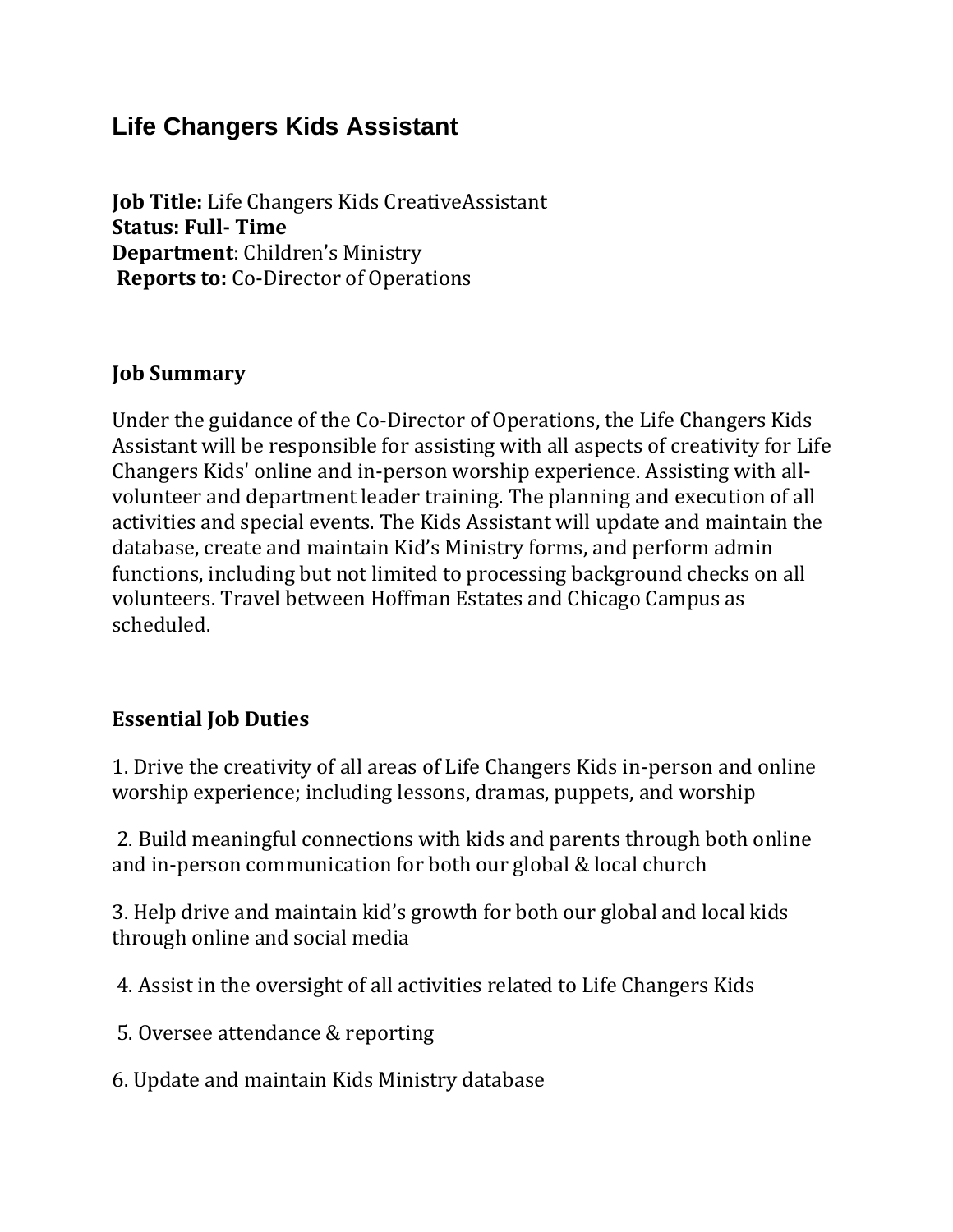7. Create, maintain, and update Kids Ministry forms

8. Process Kids Ministry volunteer applications and background checks

9. Process department requisitions

10. Help control inventory

11. Handle all weekly and monthly shopping as needed

12. Assist the Creative Director of Life Changers Kids

13.Recruitment and retention of new Kids Ministry Volunteers

14. Be committed to train and inspire creative growth in our volunteer teams.

15. Assist in planning and execution of all special events

16. Assist in planning and execution of Summer camps

17. Other duties as assigned

## **Required Education, Knowledge, Skills, and Abilities**

Must have a saving knowledge of Jesus Christ and have answered His call to the commitment of service. Must demonstrate full understanding and wholehearted agreement with Life Changers International Church Statement of Purpose, Vision, and Culture. Attend services on Wednesdays and Sundays. Have a heart for ministering to children

Requires commitment to operate as a team, respecting the individual demands on others but never placing individual responsibilities above the goal of the team or the success of the church. Demonstrate on-going financial support of the ministries of Life Changers Church

Be able to travel between Hoffman Estates and Chicago Campus

Demonstrated ability to be creative with events, themes, activities